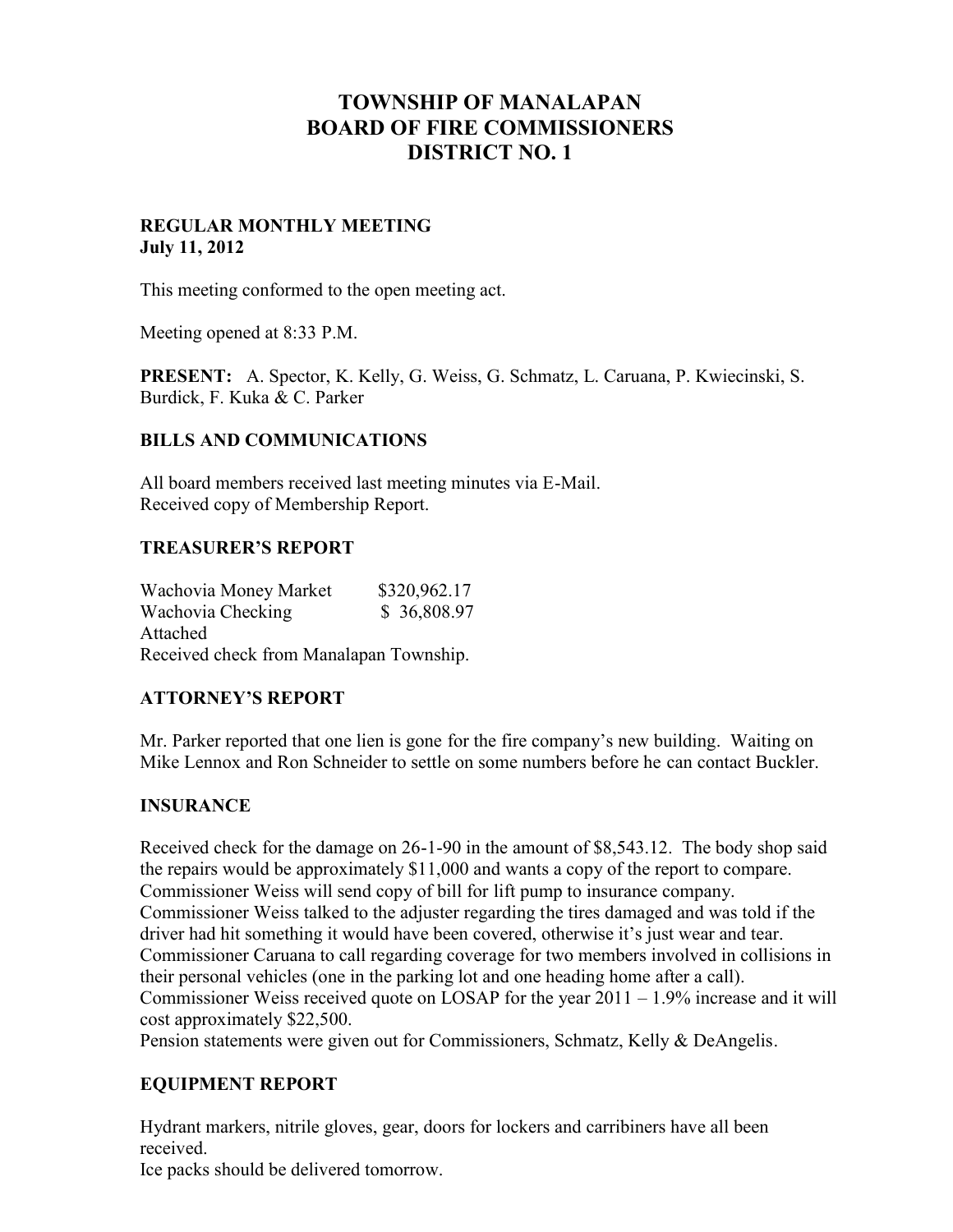## **RADIO REPORT**

Chief Maksimik secured 3 radios from the Police Department. Need to purchase cable so that we can program them.

Scanners have been shipped and should be here in the next few days.

# **CHIEF'S REPORT**

Asked Commissioner Kelly to advise them what is left in their budget under Equipment, Training & Radios.

Received a donated pallet of water from Wegmans.

Samsung rep will be here on Thursday to check out television to see if it is still under warranty.

# **TRUCK REPORT**

Everything is operational. 26-1-90 – cab lift pump replaced – remaining repairs will be done by body shop. 26-1-88 – window replaced Received maintenance reports with suggestions on the following trucks: 76, 77, 81 & 90 replace belts 73 front brakes 77 rear brakes 91 rear brakes 90  $&$  91 replace pump panel lights – Steve can do this Steve to call for estimates on the above items.

## **ASSOCIATION REPORT**

Andy Leder fixed the siding on the building. Kitchen door is dragging. Commissioner Weiss advised that there are 14 driver's licenses that are expired and need to be updated. The list of names was given to the Chief.

## **TRUSTEES' REPORT**

No report.

## **OLD BUSINESS**

See attached.

#### **NEW BUSINESS**

Commissioner Kelly made a motion to pay all vouchers; this was seconded by Commissioner Schmatz. All voted aye.

Commissioner Kelly made a motion for \$2,000 to have the gym equipment serviced and for the maintenance contract; this was seconded by Commissioner Spector. All voted aye.